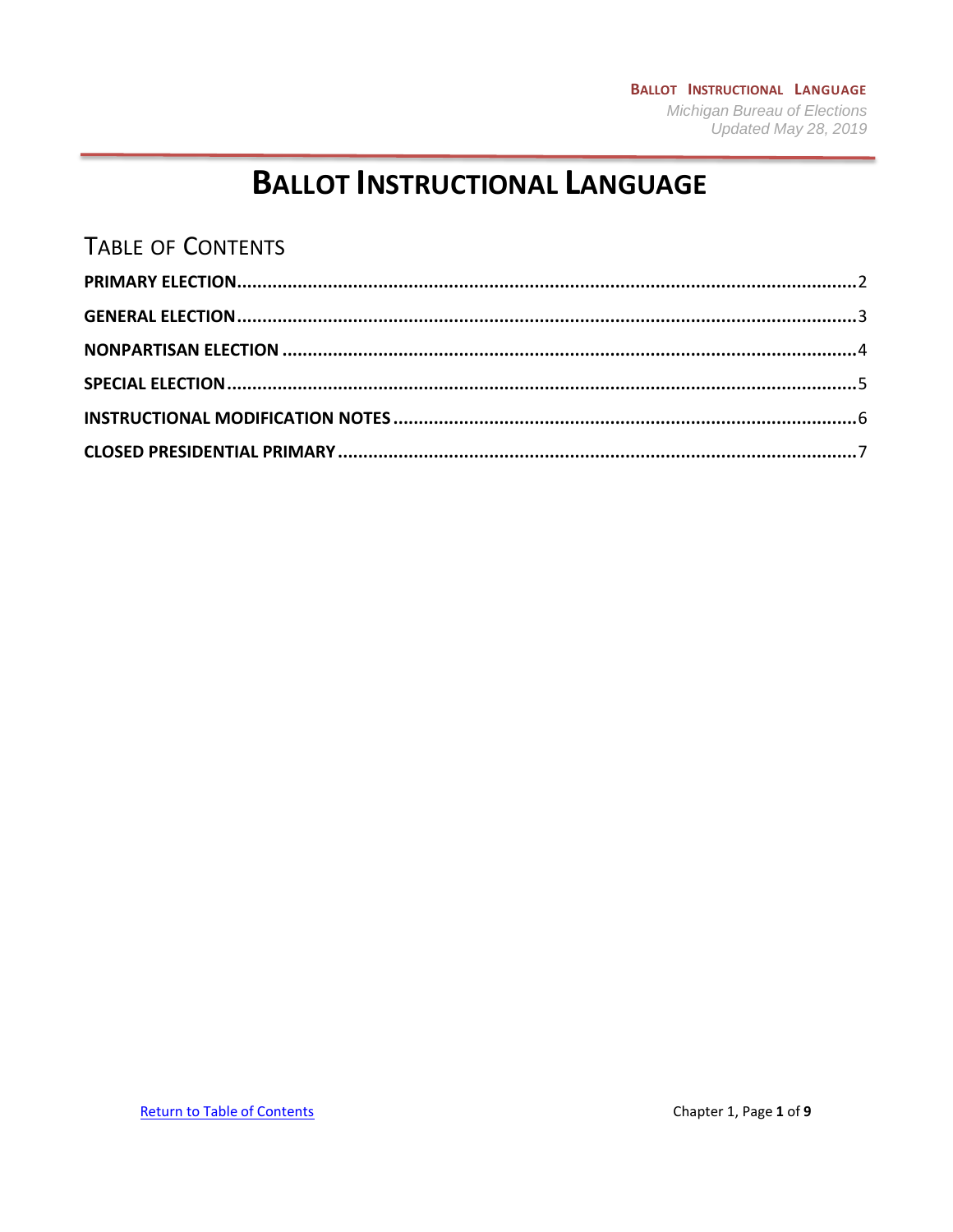### <span id="page-1-0"></span>**PRIMARY ELECTION**

**TO VOTE:** Completely darken the oval opposite each choice as shown:

**--OR—**

**TO VOTE:** Completely darken the box opposite each choice as shown:

**IMPORTANT:** To mark your ballot, use only a black or blue ink pen. **DO NOT USE ANY OTHER INK COLOR!**

**PARTISAN SECTION:** There may be multiple party sections on the ballot. Select the party section of your choice. **YOU MAY VOTE IN ONE PARTY SECTION ONLY; YOU CANNOT "SPLIT YOUR TICKET." IF YOU VOTE IN MORE THAN ONE PARTY SECTION, YOUR PARTISAN BALLOT WILL BE REJECTED.**

**DO NOT** vote for more candidates than indicated under each office title.

**WRITE-IN CANDIDATES:** To vote for a candidate whose name is not printed on the ballot, write or place the name of that candidate in the blank space provided and completely darken the voting target area. Do not cast a write-in vote for a candidate whose name is already printed on the ballot for that office.

**CHECK BOTH SIDES OF BALLOT:** This ballot has two sides. Be certain to check the reverse side of the ballot.

**WHEN YOU HAVE COMPLETED VOTING:** Place the ballot in the secrecy sleeve so that votes cannot be seen and the numbered stub is visible. Return the ballot to the election official stationed at the tabulator. (If voting by absentee ballot, follow the instructions provided by the clerk for returning the ballot.)

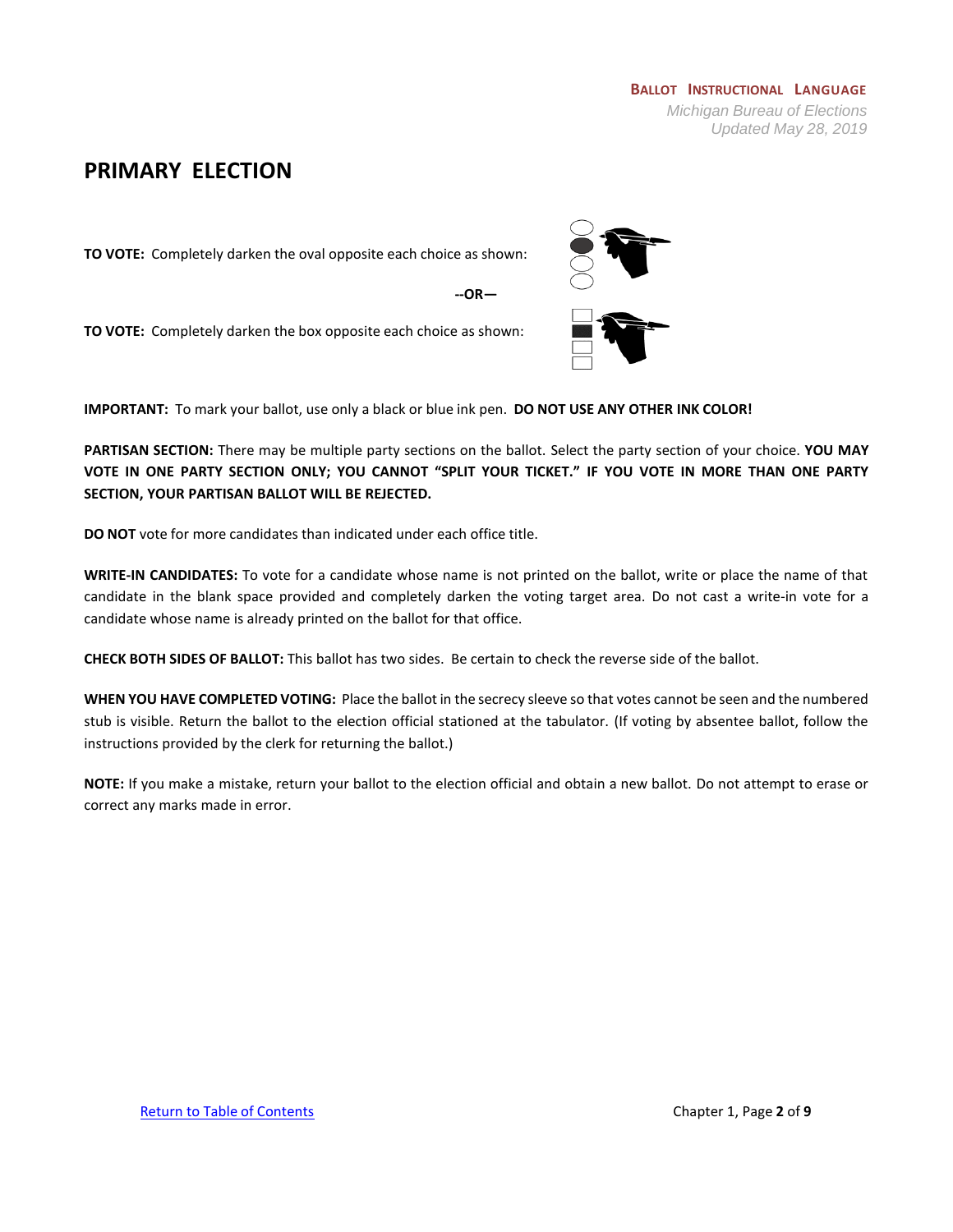## <span id="page-2-0"></span>**GENERAL ELECTION**

**TO VOTE:** Completely darken the oval opposite each choice as shown:



**TO VOTE:** Completely darken the box opposite each choice as shown:

**IMPORTANT:** To mark your ballot, use only a black or blue ink pen. **DO NOT USE ANY OTHER INK COLOR!**

PARTISAN SECTION: To vote the partisan section of the ballot, you may cast a "straight ticket," a "split ticket" or a "mixed ticket."

**-- OR --**

**Straight Ticket:** Vote the party of your choice. Nothing further need be done in the partisan section.

**Split Ticket:** You may vote a straight ticket AND vote for individual candidates of your choice.

**Mixed Ticket:** Vote for the individual candidates of your choice in each office.

**NONPARTISAN** and **PROPOSAL SECTIONS** of the ballot (if any) must be voted separately.

**DO NOT** vote for more candidates than indicated under each office title.

**WRITE-IN CANDIDATES:** To vote for a candidate whose name is not printed on the ballot, write or place the name of that candidate in the blank space provided and completely darken the voting target area. **This must be done even if you cast a straight party vote**. Do not cast a write-in vote for a candidate whose name is already printed on the ballot for that office.

**CHECK BOTH SIDES OF BALLOT:** This ballot has two sides. Be certain to check the reverse side of the ballot.

**WHEN YOU HAVE COMPLETED VOTING:** Place the ballot in the secrecy sleeve so that votes cannot be seen and the numbered stub is visible. Return the ballot to the election official stationed at the tabulator. (If voting by absentee ballot, follow the instructions provided by the clerk for returning the ballot.)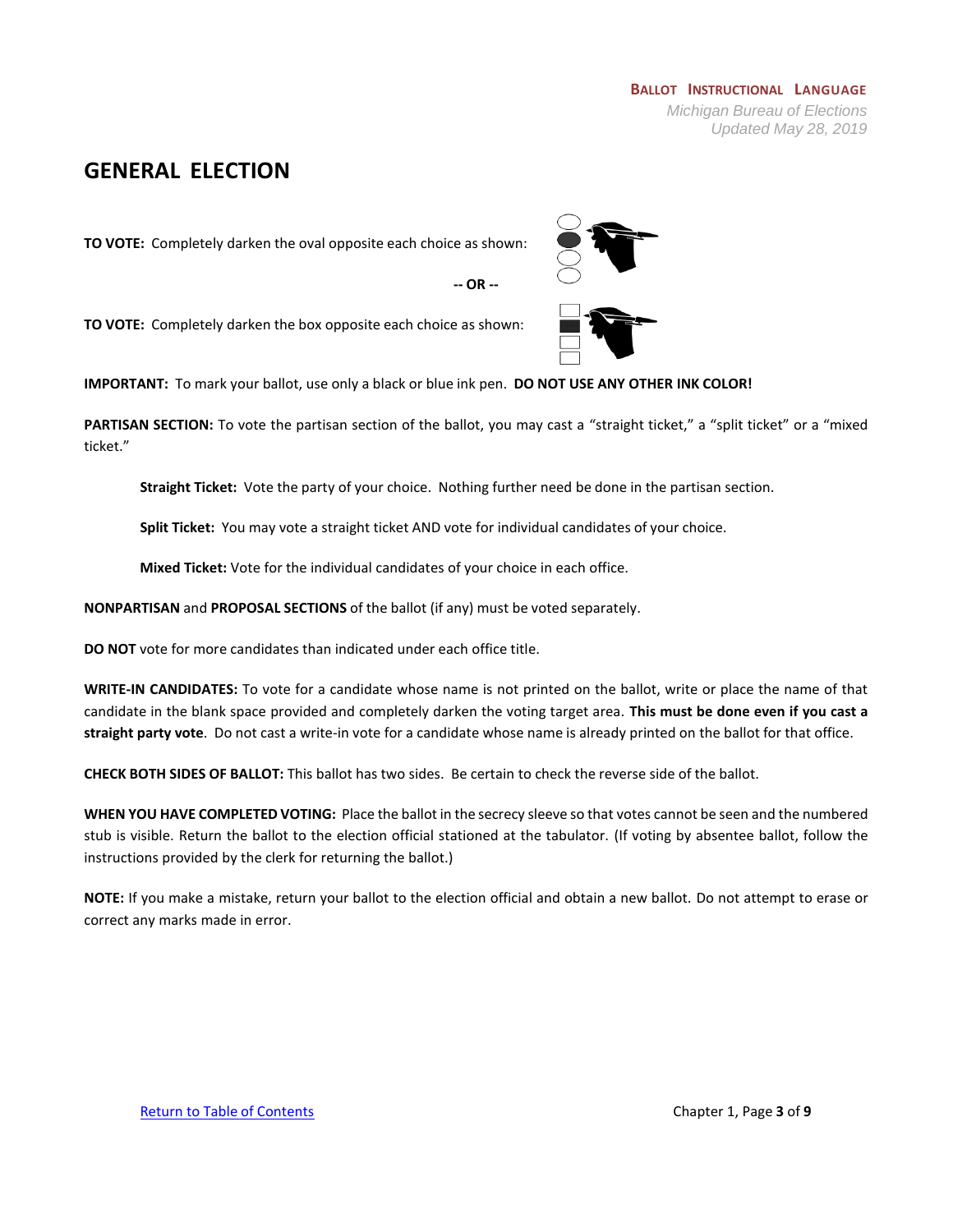### <span id="page-3-0"></span>**NONPARTISAN ELECTION**

**TO VOTE:** Completely darken the oval opposite each choice as shown:

**-- OR --**

**TO VOTE:** Completely darken the box opposite each choice as shown:

**IMPORTANT:** To mark your ballot, use only a black or blue ink pen. **DO NOT USE ANY OTHER INK COLOR!**

**DO NOT** vote for more candidates than indicated under each office title.

**WRITE-IN CANDIDATES:** To vote for a candidate whose name is not printed on the ballot, write or place the name of that candidate in the blank space provided and completely darken the voting target area. Do not cast a write-in vote for a candidate whose name is already printed on the ballot for that office.

**CHECK BOTH SIDES OF BALLOT:** This ballot has two sides. Be certain to check the reverse side of the ballot.

**WHEN YOU HAVE COMPLETED VOTING:** Place the ballot in the secrecy sleeve so that votes cannot be seen and the numbered stub is visible. Return the ballot to the election official stationed at the tabulator. (If voting by absentee ballot, follow the instructions provided by the clerk for returning the ballot.)

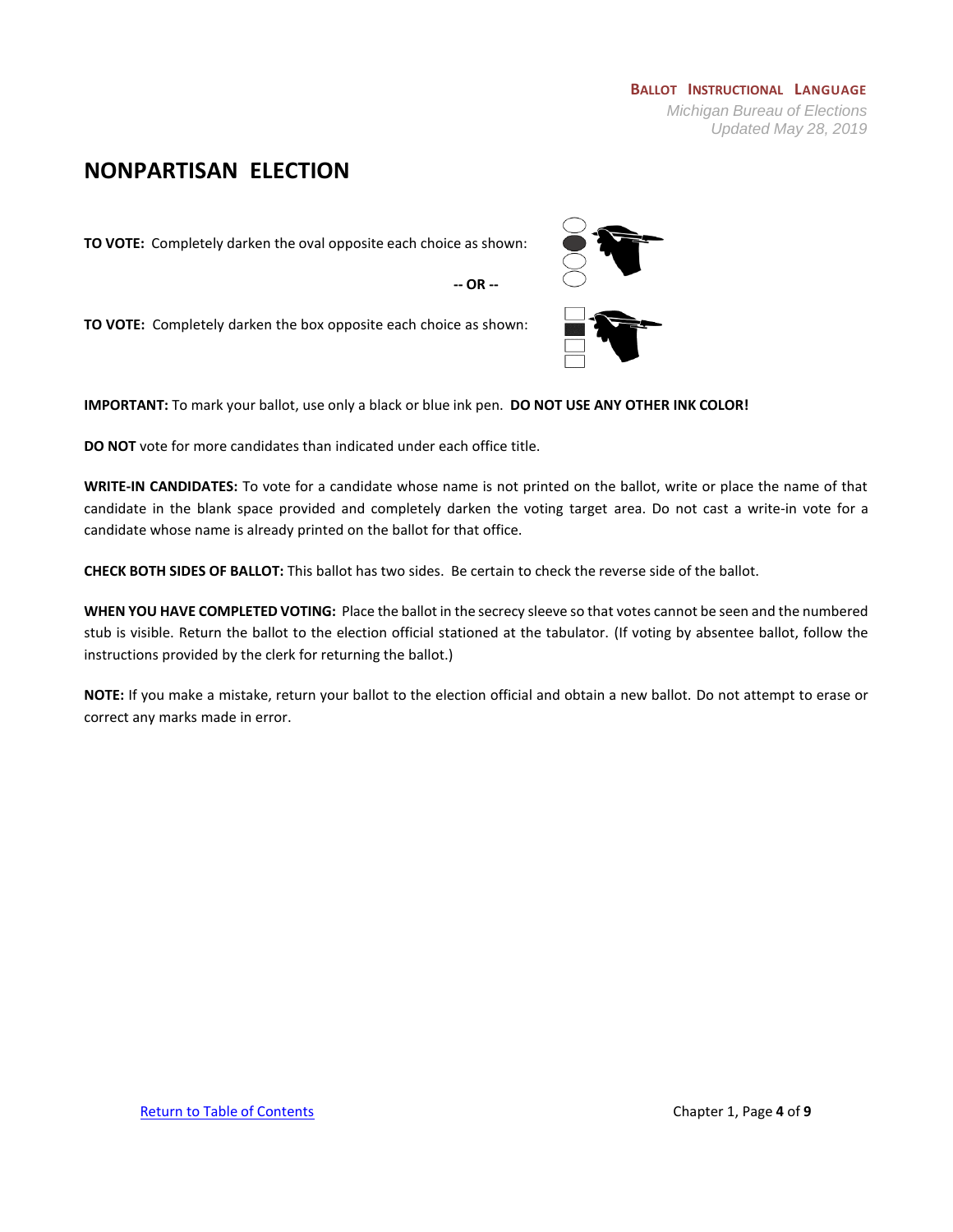## <span id="page-4-0"></span>**SPECIAL ELECTION**

**TO VOTE:** Completely darken the oval opposite each choice as shown:

**-- OR --**

**TO VOTE:** Completely darken the box opposite each choice as shown:

**IMPORTANT:** To mark your ballot, use only a black or blue ink pen. **DO NOT USE ANY OTHER INK COLOR!**

**CHECK BOTH SIDES OF BALLOT:** This ballot has two sides. Be certain to check the reverse side of the ballot.

**WHEN YOU HAVE COMPLETED VOTING:** Place the ballot in the secrecy sleeve so that votes cannot be seen and the numbered stub is visible. Return the ballot to the election official stationed at the tabulator. (If voting by absentee ballot, follow the instructions provided by the clerk for returning the ballot.)



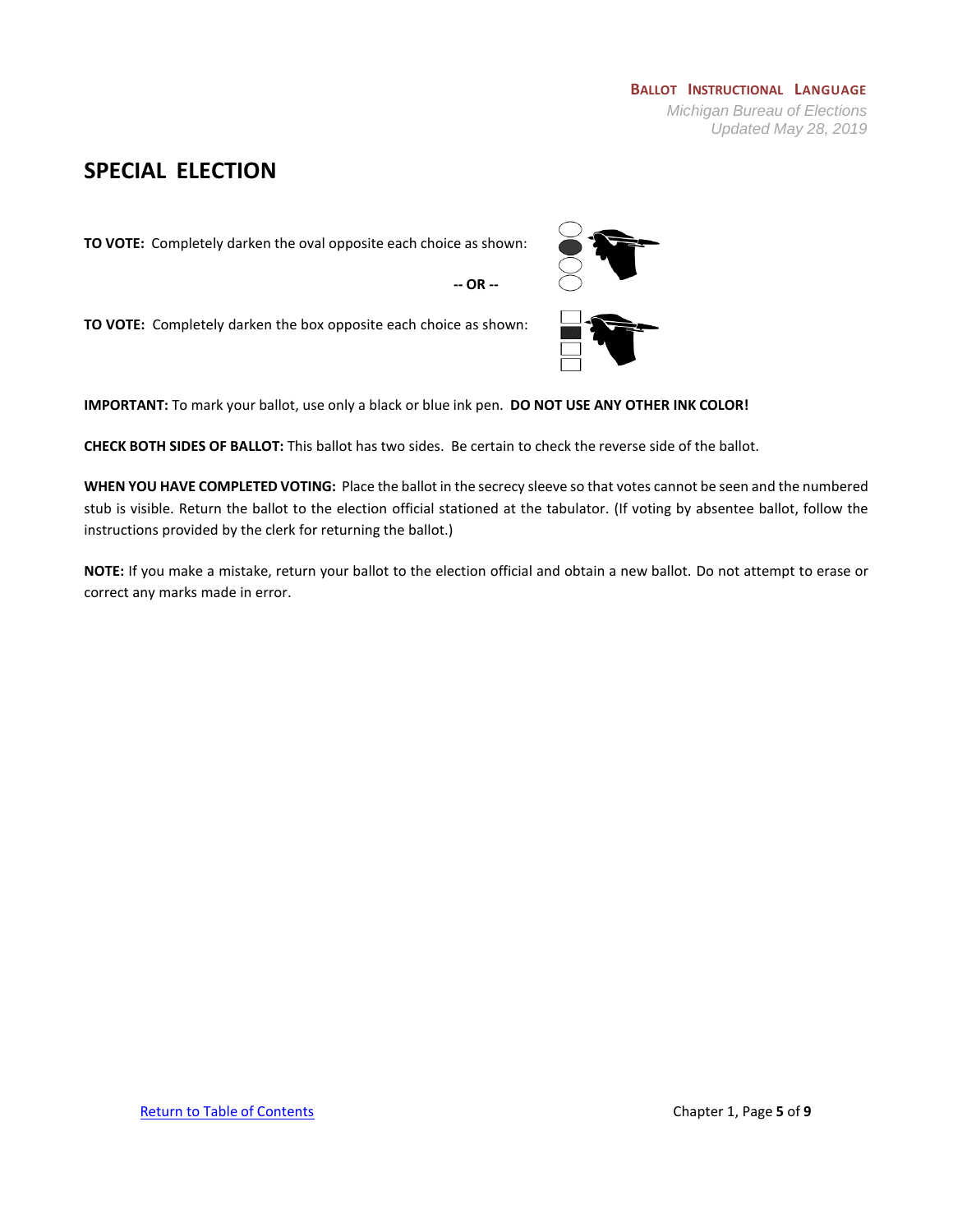### **BALLOT INSTRUCTIONAL LANGUAGE** *Michigan Bureau of Elections Updated May 28, 2019*

# <span id="page-5-0"></span>**INSTRUCTIONAL MODIFICATION NOTES**

Certain modifications to the instructional language must be made to accommodate the following situations:

- The words, **"VOTE BOTH FRONT AND BACK OF BALLOT"** must appear at the bottom of both sides of all two-sided ballots. The use of this language on one-sided ballots is optional.
- The words, **"CHECK BOTH SIDES OF BALLOT:** This ballot has two sides. Be certain to check the reverse side of the ballot" must appear in the instructions on all two-sided ballots. The use of this language on one-sided ballots is optional.
- The following instructional language is only required for ballots prepared for general elections at which the straight party option is required.

**PARTISAN SECTION:** To vote the partisan section of the ballot, you may cast a "straight ticket," a "split ticket" or a "mixed ticket."

**Straight Ticket:** Vote the party of your choice. Nothing further need be done in the partisan section.

**Split Ticket:** You may vote a straight ticket AND vote for individual candidates of your choice.

**Mixed Ticket:** Vote for the individual candidates of your choice in each office.

**NONPARTISAN** and **PROPOSAL SECTIONS** of the ballot (if any) must be voted separately.

• If a special general election to fill a vacancy in an office will be held in conjunction with a partisan primary, the following instructions must be printed immediately above the instructions for casting a write-in vote:

**SPECIAL GENERAL ELECTIONS** held to fill partial terms must be voted separately.

In addition, the words, **"SPECIAL GENERAL ELECTION"** must appear directly above the office division in boldface upper case type and centered in a shaded box.

The following instructional language is only required for ballots prepared for special primary election involving a single party:

**PARTISAN SECTION:** There is one party participating in the special primary.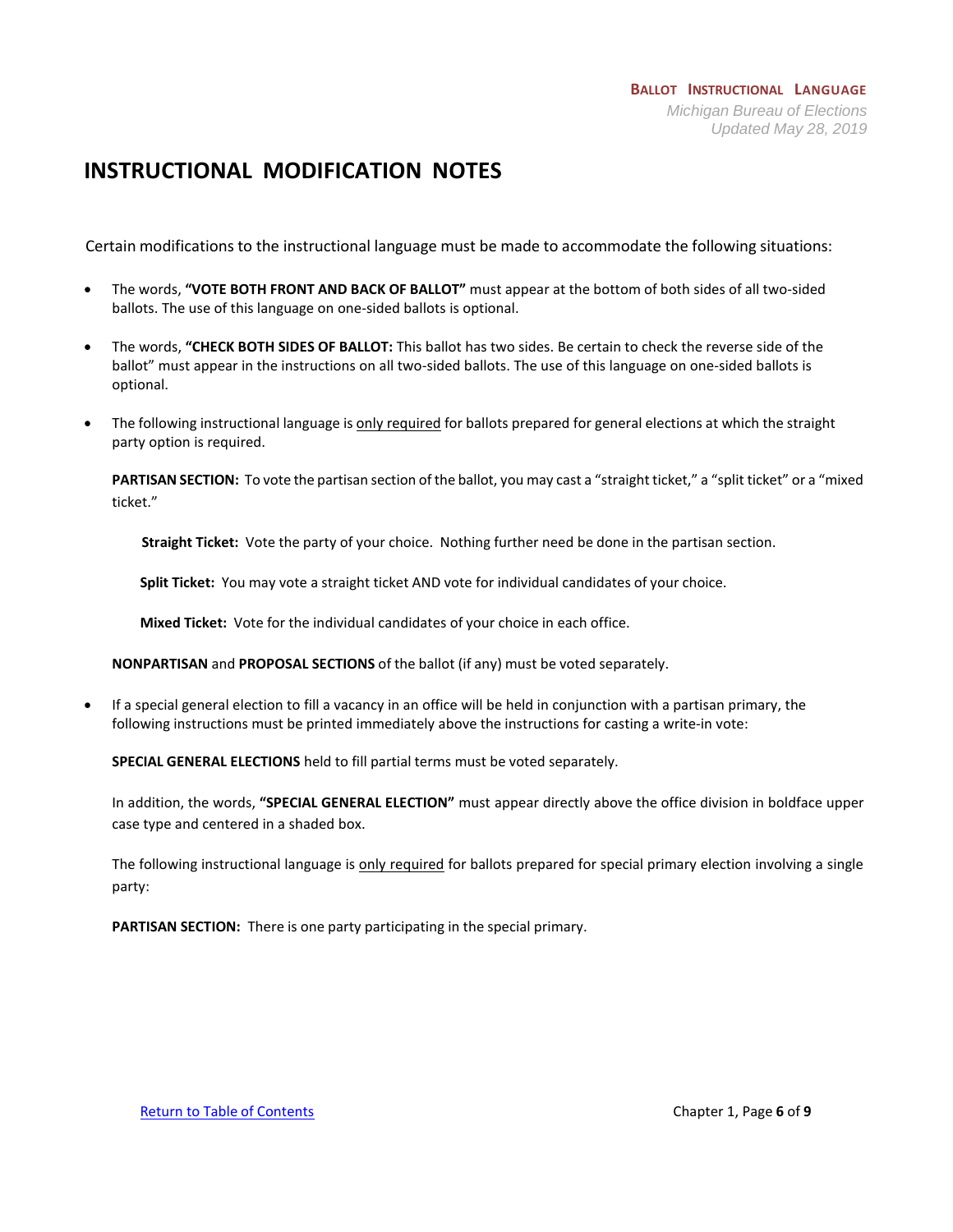# <span id="page-6-0"></span>**CLOSED PRESIDENTIAL PRIMARY**

Michigan Election Law has designated the Presidential Primary as a closed primary; this is the only closed primary election. The differences between an open primary and a closed primary are:

- Voters in an **open primary** receive a ballot with a column listing each qualified party's candidates. Voters then decide which party primary they wish to participate in by voting only in the column of their party choice while in the privacy of the voting station. Voting for candidates in more than a single party's column will void the entire partisan ballot.
- Voters in **closed primaries** must state the party primary they wish to participate in before receiving a ballot. The ballot given to voters only shows the party that corresponds to their choice.

### **Special Considerations required for the Closed Presidential Primary:**

- **Party choice collection, retention, disclosure, and destruction**
- **No Party Declaration ballot selection (nonpartisan candidates and proposals)**
- **Ballot numbering restrictions**
- **Candidate rotation and Uncommitted vote position**
- **Modified instructional language**

### **Party choice collection, retention, disclosure, and destruction:**

- The law requires voters to indicate in writing which political party ballot he or she wishes to vote. This requirement only applies to presidential primary elections, and voters will not be required to select a political party ballot type in writing at other types of elections.
- County, city, and township clerks must retain the forms indicating each voter's presidential primary ballot selection for 22 months. This ballot selection information is subject to disclosure under the Freedom of Information Act.

### **No Party Declaration ballot selection (nonpartisan candidates and proposals):**

• Voters must be granted the ability to vote on local candidate or proposal items (if any) without being forced to participate in the Presidential Primary. To satisfy this ability a separate No Party Declaration ballot is created to allow an additional choice ballot. This additional ballot choice is subject to the same retention and disclosure standard as the primary.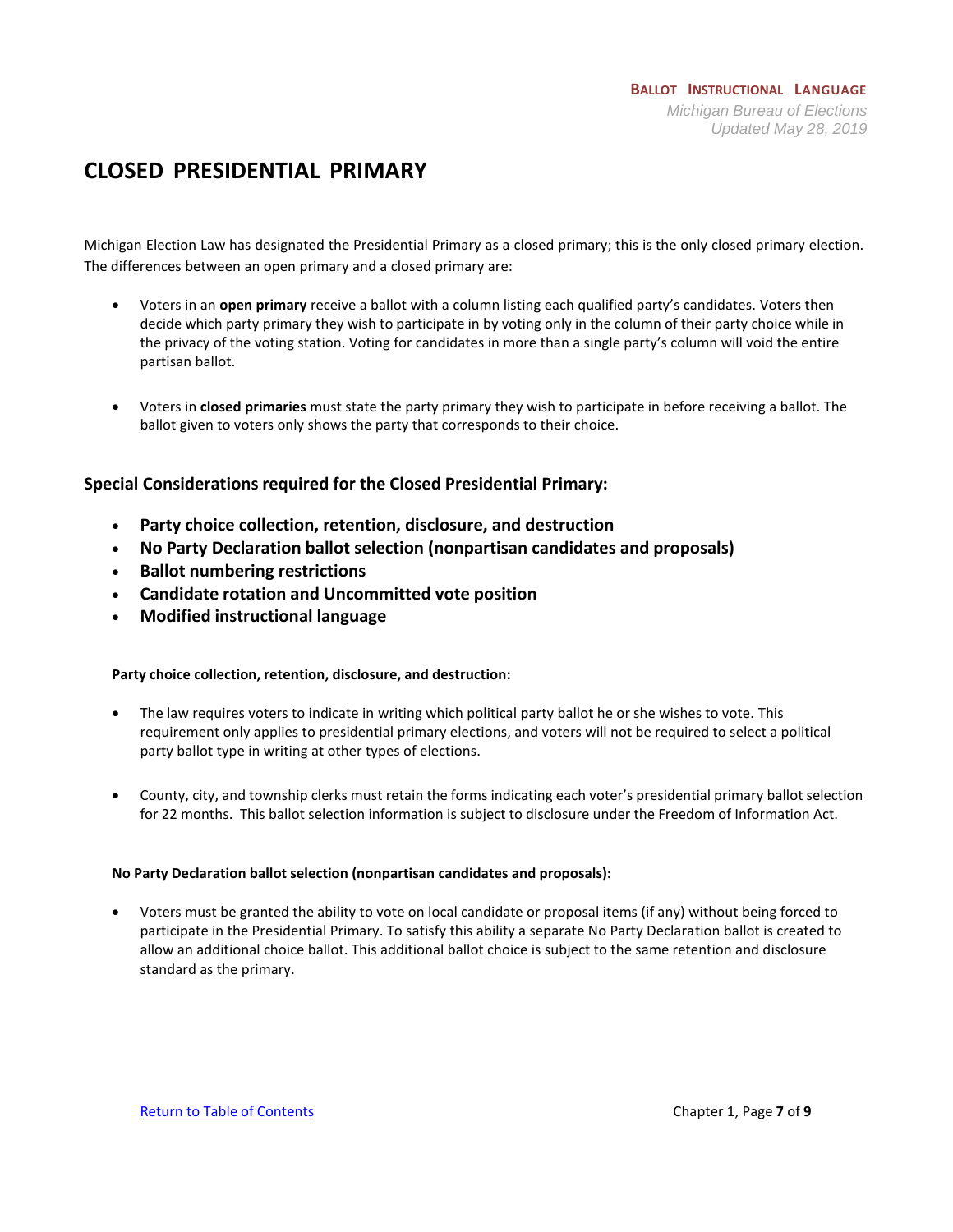#### **Ballot numbering restrictions:**

• Ballots created for the Presidential Primary must be numbered using different number sequences for each ballot type: Republican, Democratic, and No Party Declaration (nonpartisan and proposals, if any) e.g.:

| <b>Ballot Type:</b>            | Ballot numbers:** |
|--------------------------------|-------------------|
| Republican Ballots             | 10001-13000       |
| Democratic Ballots             | 20001-23000       |
| No Party Declaration Ballots   | 30001-33000       |
| Voter Assist Terminal Ballots* | 90001-95000       |

#### **Notes:**

\* Removable, consecutively numbered stubs are strongly recommended on all blank stock utilized in the Voter Assist Terminals (VAT). This ballot stock must adhere to the numbering convention restriction for the Presidential Primary. It is recommended that a different numbering sequence be applied to this stock for use in all elections. Care should be taken with the un-used ballot stock following an election as it can be re-deployed election to election.

\*\* If an alpha character is used to distinguish ballot type, that alpha character cannot be entered into ePollbook or on QVF precinct list. (e.g. R, D, or N, etc.)

### **Candidate rotation and Uncommitted vote position:**

- Each party primary shall have a vote position for "Uncommitted." When a voter selects "Uncommitted" this implies that they are exercising a "party vote" but are not committed to any of the candidates listed on the ballot. With enough votes cast to "Uncommitted" the party can send delegates to the national nominating convention who are not committed to a specific candidate.
- Candidate rotation: candidates are placed in alpha order by last name (home position) with rotation of names rotated precinct by precinct across the jurisdiction (See Ballot Production Standards, Chapter 19, Candidate Name Rotations.) **The Uncommitted vote position does not rotate and remains in the position above the write-in line**.